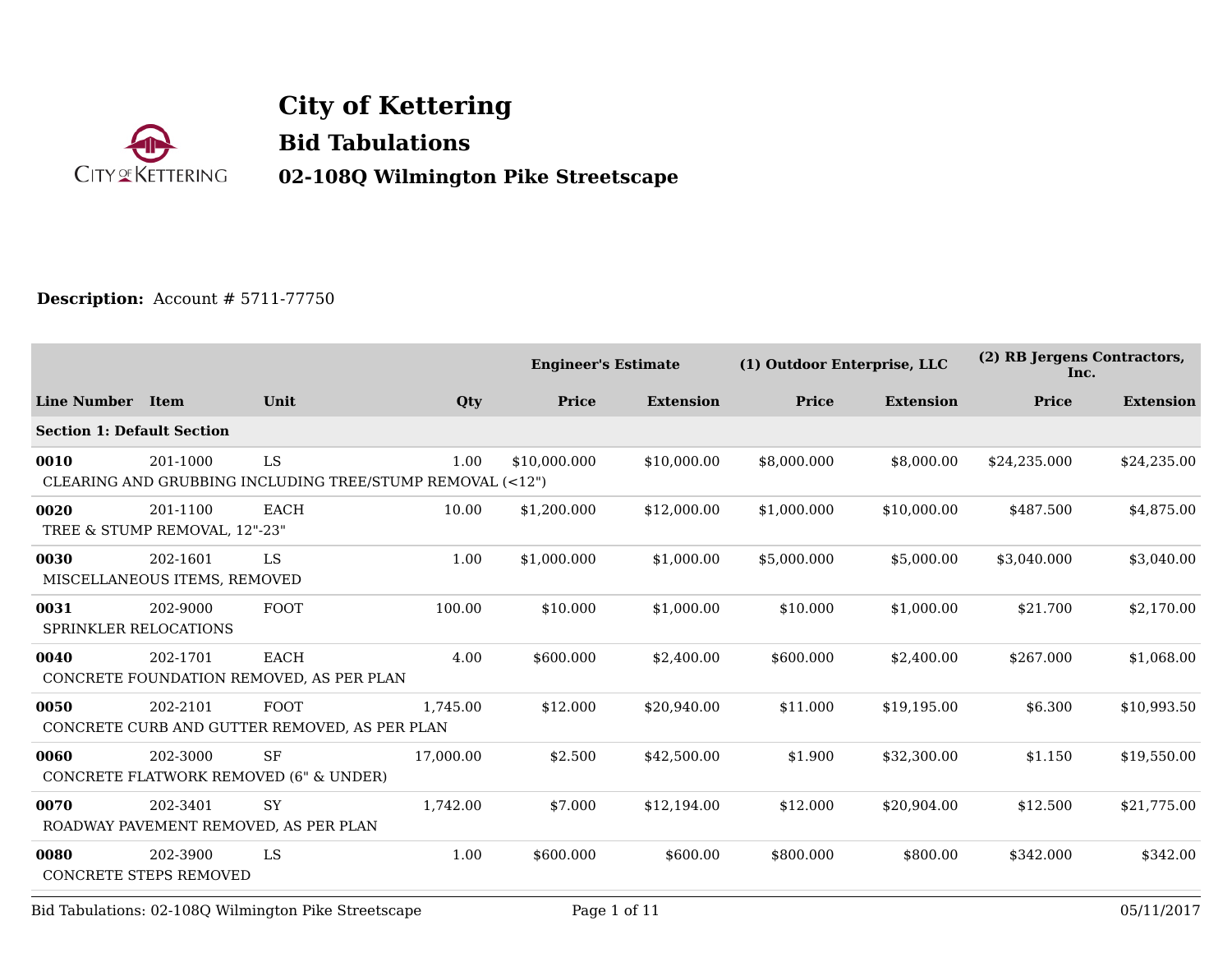|                                      | <b>Engineer's Estimate</b>                     |                                                                                                   |           | (1) Outdoor Enterprise, LLC |                  | (2) RB Jergens Contractors,<br>Inc. |                  |              |                  |
|--------------------------------------|------------------------------------------------|---------------------------------------------------------------------------------------------------|-----------|-----------------------------|------------------|-------------------------------------|------------------|--------------|------------------|
| <b>Line Number</b>                   | Item                                           | Unit                                                                                              | Qty       | <b>Price</b>                | <b>Extension</b> | <b>Price</b>                        | <b>Extension</b> | <b>Price</b> | <b>Extension</b> |
| 0090                                 | 202-6101                                       | <b>EACH</b><br>PRIVATE SIGN AND FOUNDATION REMOVED, AS PER PLAN                                   | 5.00      | \$500.000                   | \$2,500.00       | \$800.000                           | \$4,000.00       | \$843.500    | \$4,217.50       |
| 0100                                 | 202-6501<br>WALL REMOVED, AS PER PLAN          | LS                                                                                                | 1.00      | \$13,000.000                | \$13,000.00      | \$6,000.000                         | \$6,000.00       | \$945.500    | \$945.50         |
| 0110                                 | 202-8000                                       | <b>EACH</b><br>REMOVAL OF EXISTING STONE MARKER & REERECTION, STA. 136+25, LT                     | 1.00      | \$400.000                   | \$400.00         | \$500.000                           | \$500.00         | \$313.000    | \$313.00         |
| 0120<br><b>EXCAVATION</b>            | 203A-1000                                      | ${\rm CY}$                                                                                        | 1,651.00  | \$20.000                    | \$33,020.00      | \$17.000                            | \$28,067.00      | \$20.600     | \$34,010.60      |
| 0130<br><b>EMBANKMENT</b>            | 203A-2000                                      | ${\rm CY}$                                                                                        | 108.00    | \$30.000                    | \$3,240.00       | \$27.000                            | \$2,916.00       | \$12.500     | \$1,350.00       |
| 0140<br><b>SUBGRADE COMPACTION</b>   | 204-1000                                       | SY                                                                                                | 2,020.00  | \$2.500                     | \$5,050.00       | \$1.000                             | \$2,020.00       | \$1.700      | \$3,434.00       |
| 0150<br><b>AGGREGATE BASE</b>        | 304-1000                                       | <b>TON</b>                                                                                        | 730.00    | \$26.000                    | \$18,980.00      | \$53.000                            | \$38.690.00      | \$22.500     | \$16,425.00      |
| 0160                                 | 404-4001                                       | <b>SF</b><br>404LVT, ASPHALT CONCRETE SURFACE COURSE, PG 58-28 (448) (3"), DRIVEWAYS, AS PER PLAN | 12,221.00 | \$1.250                     | \$15,276.25      | \$3.350                             | \$40,940.35      | \$4.200      | \$51,328.20      |
| 0170                                 | 517-0031<br>DECORATIVE RAIL, AS PER PLAN       | <b>FOOT</b>                                                                                       | 60.00     | \$25.000                    | \$1,500.00       | \$85.000                            | \$5,100.00       | \$182.500    | \$10,950.00      |
| 0180                                 | 605B-1020<br>2" DRAIN TILE, SCHEDULE 40 PVC    | <b>FOOT</b>                                                                                       | 23.00     | \$13.000                    | \$299.00         | \$20.000                            | \$460.00         | \$25.100     | \$577.30         |
| 0190                                 | 605B-1040<br>4" DRAIN TILE, SCHEDULE 40 PVC    | <b>FOOT</b>                                                                                       | 228.00    | \$15.000                    | \$3,420.00       | \$20.000                            | \$4,560.00       | \$21.600     | \$4,924.80       |
| 0200<br><b>4" CONCRETE SIDEWALK</b>  | 608A-1000                                      | SF                                                                                                | 23,700.00 | \$5.000                     | \$118,500.00     | \$3.950                             | \$93,615.00      | \$4.450      | \$105,465.00     |
| 0210                                 | 608A-1071                                      | <b>SF</b><br>CONCRETE SIDEWALK, VARIABLE DEPTH, AS PER PLAN                                       | 535.00    | \$10.000                    | \$5,350.00       | \$8.200                             | \$4,387.00       | \$8.600      | \$4,601.00       |
| 0220                                 | 608A-2001<br>6" CONCRETE SIDEWALK, AS PER PLAN | SF                                                                                                | 4,411.00  | \$6.000                     | \$26,466.00      | \$5.400                             | \$23,819.40      | \$7.450      | \$32,861.95      |
| 0230<br><b>6" CONCRETE CURB RAMP</b> | 608A-3000                                      | SF                                                                                                | 1,695.00  | \$10.000                    | \$16,950.00      | \$5.500                             | \$9,322.50       | \$11.500     | \$19,492.50      |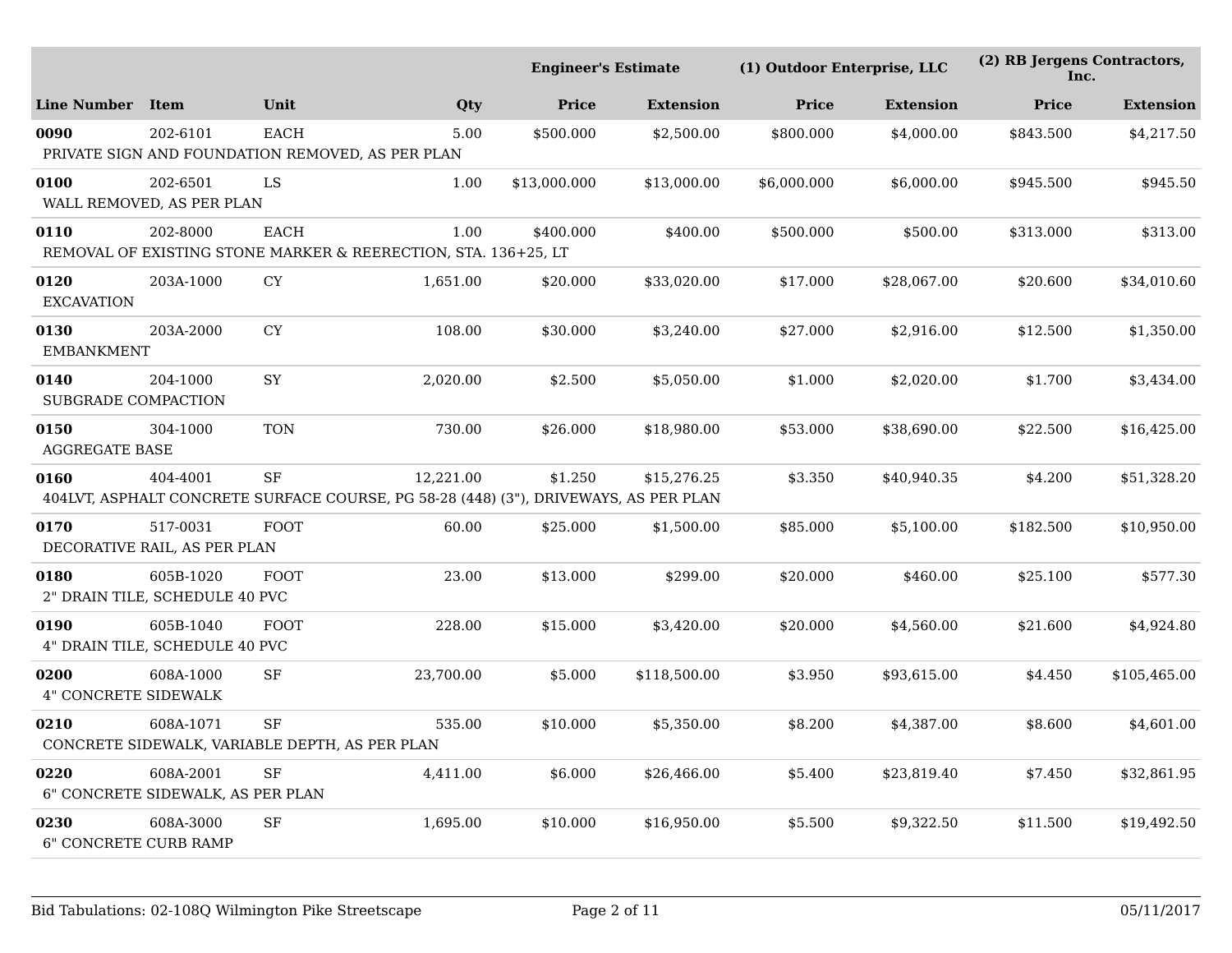|                                |                                                     | <b>Engineer's Estimate</b>                                    |          |              | (1) Outdoor Enterprise, LLC |              | (2) RB Jergens Contractors,<br>Inc. |              |                  |
|--------------------------------|-----------------------------------------------------|---------------------------------------------------------------|----------|--------------|-----------------------------|--------------|-------------------------------------|--------------|------------------|
| <b>Line Number</b>             | Item                                                | Unit                                                          | Qty      | <b>Price</b> | <b>Extension</b>            | <b>Price</b> | <b>Extension</b>                    | <b>Price</b> | <b>Extension</b> |
| 0240                           | 608A-3083<br>DETECTABLE WARNING, AS PER PLAN        | $\rm{SF}$                                                     | 325.00   | \$23.800     | \$7,735.00                  | \$20.000     | \$6,500.00                          | \$50.600     | \$16,445.00      |
| 0250                           | 608A-2061                                           | SF<br>6" CONCRETE DRIVE APPROACH, AS PER PLAN                 | 3,227.00 | \$7.000      | \$22,589.00                 | \$5.500      | \$17,748.50                         | \$7.850      | \$25,331.95      |
| 0251<br>CONCRETE STEPS, TYPE A | 608A-6000                                           | <b>FOOT</b>                                                   | 6.40     | \$250.000    | \$1,600.00                  | \$86.000     | \$550.40                            | \$235.500    | \$1,507.20       |
| 0260                           | 609-1054<br>CONCRETE CURB AND GUTTER, AS PER PLAN   | <b>FOOT</b>                                                   | 1,721.00 | \$25.000     | \$43,025.00                 | \$32.000     | \$55,072.00                         | \$21.500     | \$37,001.50      |
| 0270                           | 609-1300<br>ODOT TYPE 6 CONCRETE CURB               | <b>FOOT</b>                                                   | 245.00   | \$25.000     | \$6,125.00                  | \$25.000     | \$6,125.00                          | \$21.400     | \$5,243.00       |
| 0280                           | 609-5000                                            | <b>FOOT</b><br>CONCRETE CURB, 2' WIDE X 4" HIGH, AS PER PLAN  | 320.00   | \$8.320      | \$2,662.40                  | \$20.000     | \$6,400.00                          | \$17.500     | \$5,600.00       |
| 0290<br>CATCH BASIN, TYPE 2-2B | 611-1000                                            | <b>EACH</b>                                                   | 3.00     | \$1,325.000  | \$3,975.00                  | \$2,400.000  | \$7,200.00                          | \$1,432.000  | \$4,296.00       |
| 0300                           | 611-1061<br>CATCH BASIN, TYPE 2-3, AS PER PLAN      | <b>EACH</b>                                                   | 1.00     | \$2,500.000  | \$2,500.00                  | \$2,700.000  | \$2,700.00                          | \$2,140.000  | \$2,140.00       |
| 0310                           | 611-4110<br>10" CONDUIT, ADS N-12 OR APPROVED EQUAL | <b>FOOT</b>                                                   | 86.00    | \$60.000     | \$5,160.00                  | \$38.000     | \$3,268.00                          | \$50.400     | \$4,334.40       |
| 0320                           | 614-1001<br>MAINTAINING TRAFFIC, AS PER PLAN        | LS                                                            | 1.00     | \$10,000.000 | \$10,000.00                 | \$21,000.000 | \$21,000.00                         | \$20,785.000 | \$20,785.00      |
| 0330                           | 623-2010                                            | <b>EACH</b><br>MONUMENT ASSEMBLY, TYPE C, AS PER PLAN         | 1.00     | \$600.000    | \$600.00                    | \$1,200.000  | \$1,200.00                          | \$982.000    | \$982.00         |
| 0340                           | 625-0070<br>CONNECTION, FUSED PULL APART            | <b>EACH</b>                                                   | 90.00    | \$79.000     | \$7,110.00                  | \$100.000    | \$9,000.00                          | \$66.800     | \$6,012.00       |
| 0350                           | 625-0080<br>CONNECTION, UNFUSED PULL APART          | EACH                                                          | 30.00    | \$84.000     | \$2,520.00                  | \$90.000     | \$2,700.00                          | \$72.900     | \$2,187.00       |
| 0360                           | 625-1001                                            | <b>EACH</b><br>LIGHT POLE, CONVENTIONAL, AT15B40, AS PER PLAN | 27.00    | \$2,000.000  | \$54,000.00                 | \$2,750.000  | \$74,250.00                         | \$3,365.000  | \$90,855.00      |
| 0361                           | 625-1002                                            | EACH<br>LIGHT POLE CONVENTIONAL, AT25B40, AS PER PLAN         | 3.00     | \$2,100.000  | \$6,300.00                  | \$3,500.000  | \$10,500.00                         | \$4,104.000  | \$12,312.00      |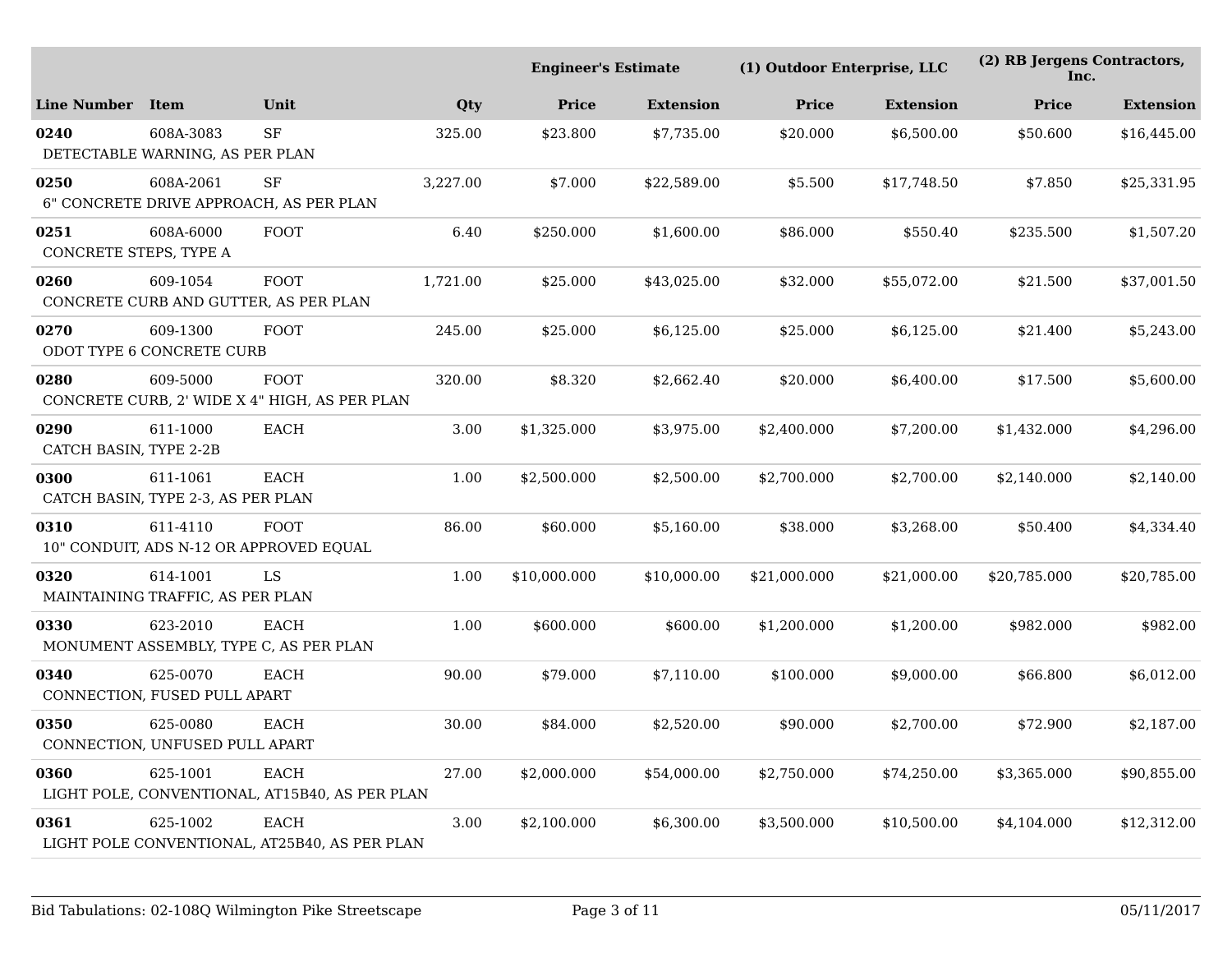|                             |                                                    |                                                                                   |           | <b>Engineer's Estimate</b> |                  | (1) Outdoor Enterprise, LLC |                  | (2) RB Jergens Contractors,<br>Inc. |                  |
|-----------------------------|----------------------------------------------------|-----------------------------------------------------------------------------------|-----------|----------------------------|------------------|-----------------------------|------------------|-------------------------------------|------------------|
| <b>Line Number</b>          | <b>Item</b>                                        | Unit                                                                              | Qty       | Price                      | <b>Extension</b> | <b>Price</b>                | <b>Extension</b> | <b>Price</b>                        | <b>Extension</b> |
| 0370                        | 625-1401                                           | <b>EACH</b><br>LIGHT POLE FOUNDATION, 24" x 8' DEEP, AS PER PLAN                  | 30.00     | \$2,000.000                | \$60,000.00      | \$1,400.000                 | \$42,000.00      | \$1,406.000                         | \$42,180.00      |
| 0380                        | 625-2020<br>DISTRIBUTION CABLE, NO 2 AWG 2400 VOLT | ${\rm FT}$                                                                        | 142.00    | \$3.100                    | \$440.20         | \$3.300                     | \$468.60         | \$2.900                             | \$411.80         |
| 0390                        | 625-2069<br>DISTRIBUTION CABLE, NO 4 AWG 2400 VOLT | FT                                                                                | 12,477.00 | \$2.400                    | \$29,944.80      | \$2.000                     | \$24,954.00      | \$2.250                             | \$28,073.25      |
| 0400                        | 625-2040<br>DISTRIBUTION CABLE, NO 10 AWG 600 VOLT | FT                                                                                | 8,318.00  | \$2.000                    | \$16,636.00      | \$1.000                     | \$8,318.00       | \$1.150                             | \$9,565.70       |
| 0410                        | 625-2042<br>NO 10 AWG POLE AND BRACKET CABLE       | FT                                                                                | 3,900.00  | \$1.500                    | \$5,850.00       | \$0.900                     | \$3,510.00       | \$0.730                             | \$2,847.00       |
| 0420                        | 625-2058<br>NO 12 AWG POLE AND BRACKET CABLE       | FT                                                                                | 2,070.00  | \$1.080                    | \$2,235.60       | \$0.750                     | \$1,552.50       | \$1.500                             | \$3,105.00       |
| 0430                        | 625-3011<br>CONDUIT, 2", 725.04, AS PER PLAN       | FT                                                                                | 3,435.00  | \$10.000                   | \$34,350.00      | \$14.300                    | \$49,120.50      | \$9.450                             | \$32,460.75      |
| 0440                        | 625-3012                                           | FT<br>CONDUIT, JACKED OR DRILLED, 725.04, 2" AS PER PLAN                          | 437.00    | \$39.000                   | \$17,043.00      | \$33.000                    | \$14,421.00      | \$53.000                            | \$23,161.00      |
| 0450                        | 625-6401                                           | EACH<br>LUMINAIRE, CONVENTIONAL, 240V, 400W, HPS, TYPE III, AS PER PLAN           | 29.00     | \$430.000                  | \$12,470.00      | \$700.000                   | \$20,300.00      | \$819.500                           | \$23,765.50      |
| 0460                        | 625-6001                                           | <b>EACH</b><br>LUMINAIRE, CONVENTIONAL, HPS, 400W, 240 VOLT, TYPE II, AS PER PLAN | 1.00      | \$430.000                  | \$430.00         | \$900.000                   | \$900.00         | \$819.500                           | \$819.50         |
| 0470<br><b>GLARE SHIELD</b> | 625-8200                                           | <b>EACH</b>                                                                       | 1.00      | \$90.000                   | \$90.00          | \$130.000                   | \$130.00         | \$127.500                           | \$127.50         |
| 0480<br><b>TRENCH</b>       | 625-4000                                           | FOOT                                                                              | 3,445.00  | \$7.050                    | \$24,287.25      | \$8.250                     | \$28,421.25      | \$9.200                             | \$31,694.00      |
| 0490                        | 625-5182<br>PULL BOX, 725.08, 18", AS PER PLAN     | <b>EACH</b>                                                                       | 4.00      | \$659.000                  | \$2,636.00       | \$525.000                   | \$2,100.00       | \$764.500                           | \$3,058.00       |
| 0500                        | 625-5242<br>PULL BOX, 725.08, 24" AS PER PLAN      | <b>EACH</b>                                                                       | 2.00      | \$851.000                  | \$1,702.00       | \$1,200.000                 | \$2,400.00       | \$857.000                           | \$1,714.00       |
| 0510<br>PULL BOX REMOVED    | 625-5800                                           | EACH                                                                              | 2.00      | \$175.000                  | \$350.00         | \$160.000                   | \$320.00         | \$253.000                           | \$506.00         |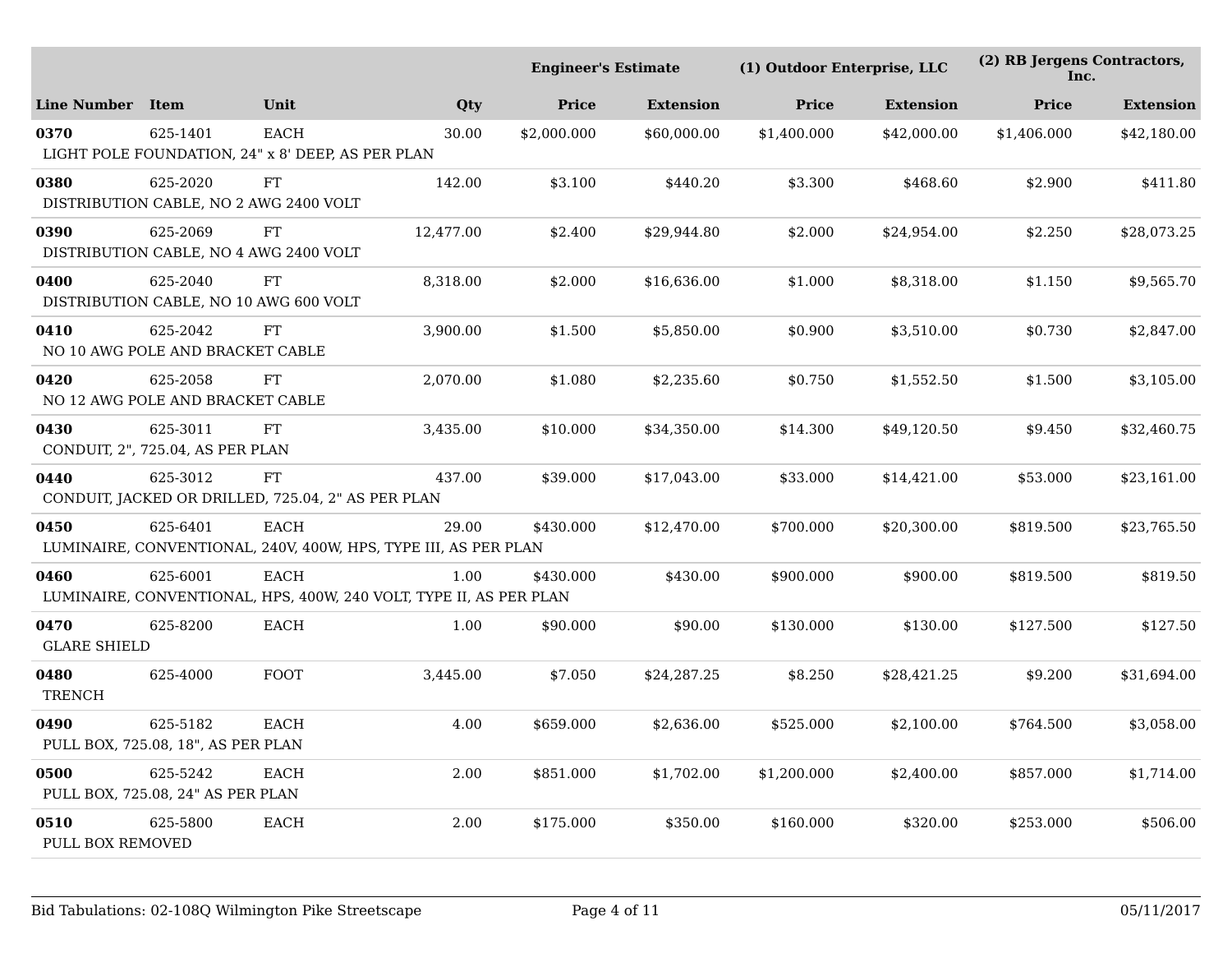|                              | <b>Engineer's Estimate</b>                          |                                                               |                                                                         | (1) Outdoor Enterprise, LLC |                  |              | (2) RB Jergens Contractors,<br>Inc. |              |                  |
|------------------------------|-----------------------------------------------------|---------------------------------------------------------------|-------------------------------------------------------------------------|-----------------------------|------------------|--------------|-------------------------------------|--------------|------------------|
| <b>Line Number</b>           | <b>Item</b>                                         | Unit                                                          | Qty                                                                     | <b>Price</b>                | <b>Extension</b> | <b>Price</b> | <b>Extension</b>                    | <b>Price</b> | <b>Extension</b> |
| 0520                         | 625-5910<br>PULLBOX, ADJUST TO GRADE                | <b>EACH</b>                                                   | 1.00                                                                    | \$250.000                   | \$250.00         | \$385.000    | \$385.00                            | \$481.000    | \$481.00         |
| 0530<br><b>GROUND ROD</b>    | 625-7000                                            | EACH                                                          | 31.00                                                                   | \$190.000                   | \$5,890.00       | \$130.000    | \$4,030.00                          | \$159.500    | \$4,944.50       |
| 0540                         | 625-8001<br>POWER SERVICE, AS PER PLAN              | <b>EACH</b>                                                   | 1.00                                                                    | \$3,500.000                 | \$3,500.00       | \$2,600.000  | \$2,600.00                          | \$2,023.000  | \$2,023.00       |
| 0550                         | 625-8100<br>CONTROL CENTER CABINET, COMPLETE        | EACH                                                          | 1.00                                                                    | \$3,200.000                 | \$3,200.00       | \$6,600.000  | \$6,600.00                          | \$7,351.000  | \$7,351.00       |
| 0560<br>PLASTIC CAUTION TAPE | 625-7300                                            | <b>FOOT</b>                                                   | 3,445.00                                                                | \$0.330                     | \$1,136.85       | \$0.250      | \$861.25                            | \$0.240      | \$826.80         |
| 0570<br>HIGH VOLTAGE TEST    | 625-8900                                            | LS                                                            | 1.00                                                                    | \$1,200.000                 | \$1,200.00       | \$2,200.000  | \$2,200.00                          | \$1,825.000  | \$1,825.00       |
| 0580                         | 644-1210<br>LANE LINE, 4", PARKING STALL            | <b>FOOT</b>                                                   | 225.00                                                                  | \$3.410                     | \$767.25         | \$6.500      | \$1,462.50                          | \$6.100      | \$1,372.50       |
| 0590<br><b>LANE ARROW</b>    | 644-3000                                            | <b>EACH</b>                                                   | 5.00                                                                    | \$46.000                    | \$230.00         | \$85.000     | \$425.00                            | \$81.300     | \$406.50         |
| 0600                         | 653-0300                                            | <b>TON</b><br>TOPSOIL FURNISHED AND PLACED, 4" DEPTH          | 290.00                                                                  | \$40.000                    | \$11,600.00      | \$60.000     | \$17,400.00                         | \$48.800     | \$14,152.00      |
| 0610<br>SEEDING AND MULCHING | 659-0100                                            | SY                                                            | 2,573.00                                                                | \$1.600                     | \$4,116.80       | \$2.000      | \$5,146.00                          | \$1.350      | \$3,473.55       |
| 0620                         | 901-6310                                            | <b>EACH</b>                                                   | 5.00<br>WATER LINE VALVE BOX ADJUSTED TO GRADE, PER MCES SPECIFICATIONS | \$187.000                   | \$935.00         | \$140.000    | \$700.00                            | \$330.000    | \$1,650.00       |
| 0630                         | 901-6100                                            | <b>EACH</b>                                                   | 4.00<br>WATER METER PIT REMOVE AND RELOCATE, PER MCES SPECIFICATIONS    | \$940.000                   | \$3,760.00       | \$1,800.000  | \$7,200.00                          | \$1,226.000  | \$4,904.00       |
| 0640                         | 901-7125                                            | <b>EACH</b><br>FIRE HYDRANT RELOCATE, PER MCES SPECIFICATIONS | 1.00                                                                    | \$2,400.000                 | \$2,400.00       | \$3,600.000  | \$3,600.00                          | \$2,512.000  | \$2,512.00       |
| 0650                         | <b>SPEC-0202</b><br>REMOVAL AND RELOCATION OF SIGNS | <b>EACH</b>                                                   | 2.00                                                                    | \$120.000                   | \$240.00         | \$500.000    | \$1,000.00                          | \$162.500    | \$325.00         |
| 0660                         | <b>SPEC-0500</b>                                    | LS                                                            | 1.00<br>PRECAST MODULAR BLOCK RETAINING WALL SYSTEM, AS PER PLAN        | \$6,500.000                 | \$6,500.00       | \$5,500.000  | \$5,500.00                          | \$22,990.000 | \$22,990.00      |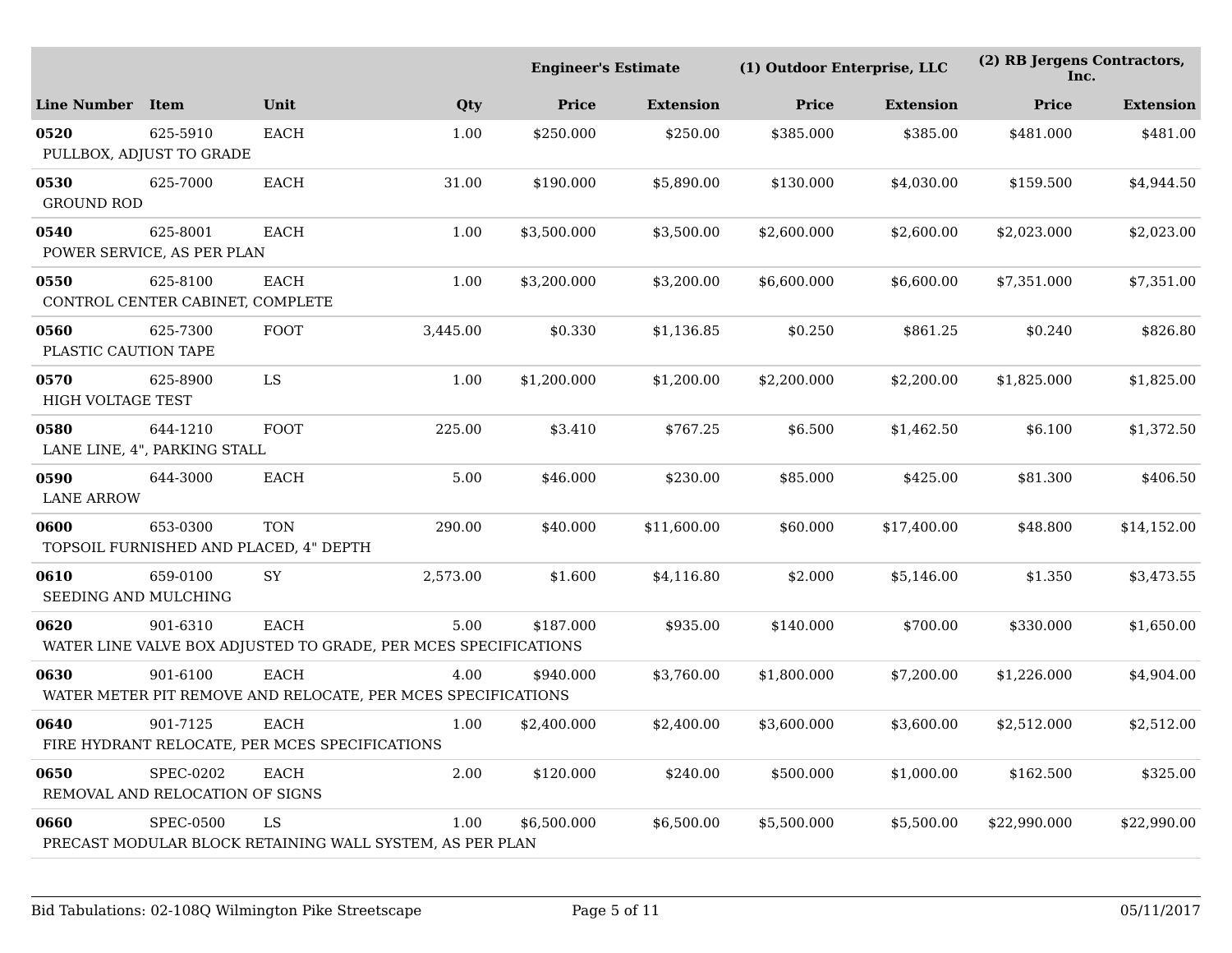|                      |                                                  |                                                                            |                | <b>Engineer's Estimate</b> |                  | (1) Outdoor Enterprise, LLC |                  | (2) RB Jergens Contractors,<br>Inc. |                  |
|----------------------|--------------------------------------------------|----------------------------------------------------------------------------|----------------|----------------------------|------------------|-----------------------------|------------------|-------------------------------------|------------------|
| Line Number          | Item                                             | <b>Unit</b>                                                                | Qty            | Price                      | <b>Extension</b> | <b>Price</b>                | <b>Extension</b> | Price                               | <b>Extension</b> |
| 0670                 | SPEC-0491                                        | LS<br>CAST IN PLACE CONCRETE RETAINING WALL WITH STONE FACING. AS PER PLAN | $1.00\,$       | \$46.260.000               | \$46,260.00      | \$32,000,000                | \$32,000.00      | \$64.205.000                        | \$64,205.00      |
| 0680                 | SPEC-0840<br>PORCH INCLUDING STAIRS, AS PER PLAN | LS                                                                         | 1.00           | \$3.090.000                | \$3,090.00       | \$5,200,000                 | \$5,200,00       | \$3.331.000                         | \$3,331.00       |
| 0720                 | SPEC-0207                                        | EACH<br>REMOVE AND RESET PRIVATE SIGN, AS PER PLAN                         | 1.00           | \$1,000,000                | \$1,000.00       | \$1,800.000                 | \$1.800.00       | \$3.513.000                         | \$3,513.00       |
| $(72 \text{ items})$ |                                                  |                                                                            | <b>Totals:</b> |                            | \$847,027.40     |                             | \$885,235.75     |                                     | \$957,751.75     |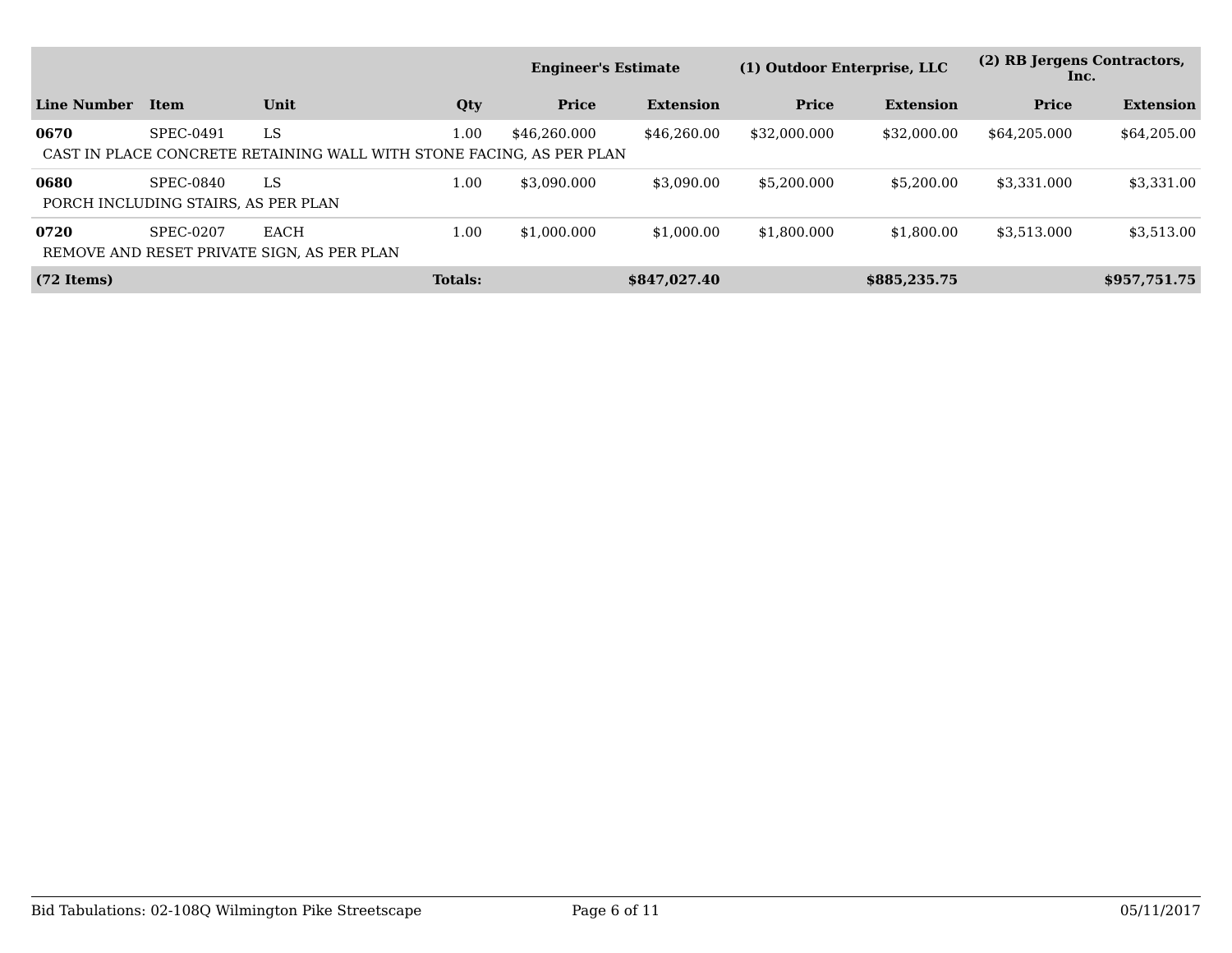|                                   |                                                    |                                                                        |           | (3) Double Jay Construction, Inc |                  | (4) LJ DEWEESE CO., INC |                  |
|-----------------------------------|----------------------------------------------------|------------------------------------------------------------------------|-----------|----------------------------------|------------------|-------------------------|------------------|
| <b>Line Number</b>                | <b>Item</b>                                        | Unit                                                                   | Qty       | Price                            | <b>Extension</b> | Price                   | <b>Extension</b> |
| <b>Section 1: Default Section</b> |                                                    |                                                                        |           |                                  |                  |                         |                  |
| 0010                              | 201-1000                                           | LS<br>CLEARING AND GRUBBING INCLUDING TREE/STUMP REMOVAL (<12")        | 1.00      | \$1,400.000                      | \$1,400.00       | \$29,000.000            | \$29,000.00      |
| 0020                              | 201-1100<br>TREE & STUMP REMOVAL, 12"-23"          | EACH                                                                   | 10.00     | \$1,143.000                      | \$11,430.00      | \$890.000               | \$8,900.00       |
| 0030                              | 202-1601<br>MISCELLANEOUS ITEMS, REMOVED           | LS                                                                     | 1.00      | \$2,800.000                      | \$2,800.00       | \$21,000.000            | \$21,000.00      |
| 0031<br>SPRINKLER RELOCATIONS     | 202-9000                                           | FOOT                                                                   | 100.00    | \$15.500                         | \$1,550.00       | \$10.000                | \$1,000.00       |
| 0040                              | 202-1701                                           | EACH<br>CONCRETE FOUNDATION REMOVED, AS PER PLAN                       | 4.00      | \$247.000                        | \$988.00         | \$380.000               | \$1,520.00       |
| 0050                              | 202-2101                                           | <b>FOOT</b><br>CONCRETE CURB AND GUTTER REMOVED, AS PER PLAN           | 1,745.00  | \$10.600                         | \$18,497.00      | \$12.500                | \$21,812.50      |
| 0060                              | 202-3000<br>CONCRETE FLATWORK REMOVED (6" & UNDER) | SF                                                                     | 17,000.00 | \$1.300                          | \$22,100.00      | \$2.000                 | \$34,000.00      |
| 0070                              | 202-3401<br>ROADWAY PAVEMENT REMOVED, AS PER PLAN  | <b>SY</b>                                                              | 1,742.00  | \$8.150                          | \$14,197.30      | \$36.000                | \$62,712.00      |
| 0080<br>CONCRETE STEPS REMOVED    | 202-3900                                           | LS                                                                     | 1.00      | \$2,160.000                      | \$2,160.00       | \$550.000               | \$550.00         |
| 0090                              | 202-6101                                           | <b>EACH</b><br>PRIVATE SIGN AND FOUNDATION REMOVED, AS PER PLAN        | 5.00      | \$571.000                        | \$2,855.00       | \$550.000               | \$2,750.00       |
| 0100<br>WALL REMOVED, AS PER PLAN | 202-6501                                           | LS                                                                     | 1.00      | \$6,496.000                      | \$6,496.00       | \$6,800.000             | \$6,800.00       |
| 0110                              | 202-8000                                           | EACH<br>REMOVAL OF EXISTING STONE MARKER & REERECTION, STA. 136+25, LT | 1.00      | \$478.000                        | \$478.00         | \$625.000               | \$625.00         |
| 0120<br><b>EXCAVATION</b>         | 203A-1000                                          | ${\rm CY}$                                                             | 1,651.00  | \$19.550                         | \$32,277.05      | \$26.000                | \$42,926.00      |
| 0130<br><b>EMBANKMENT</b>         | 203A-2000                                          | ${\rm CY}$                                                             | 108.00    | \$26.000                         | \$2,808.00       | \$26.000                | \$2,808.00       |
| 0140<br>SUBGRADE COMPACTION       | 204-1000                                           | ${\rm SY}$                                                             | 2,020.00  | \$2.100                          | \$4,242.00       | \$1.550                 | \$3,131.00       |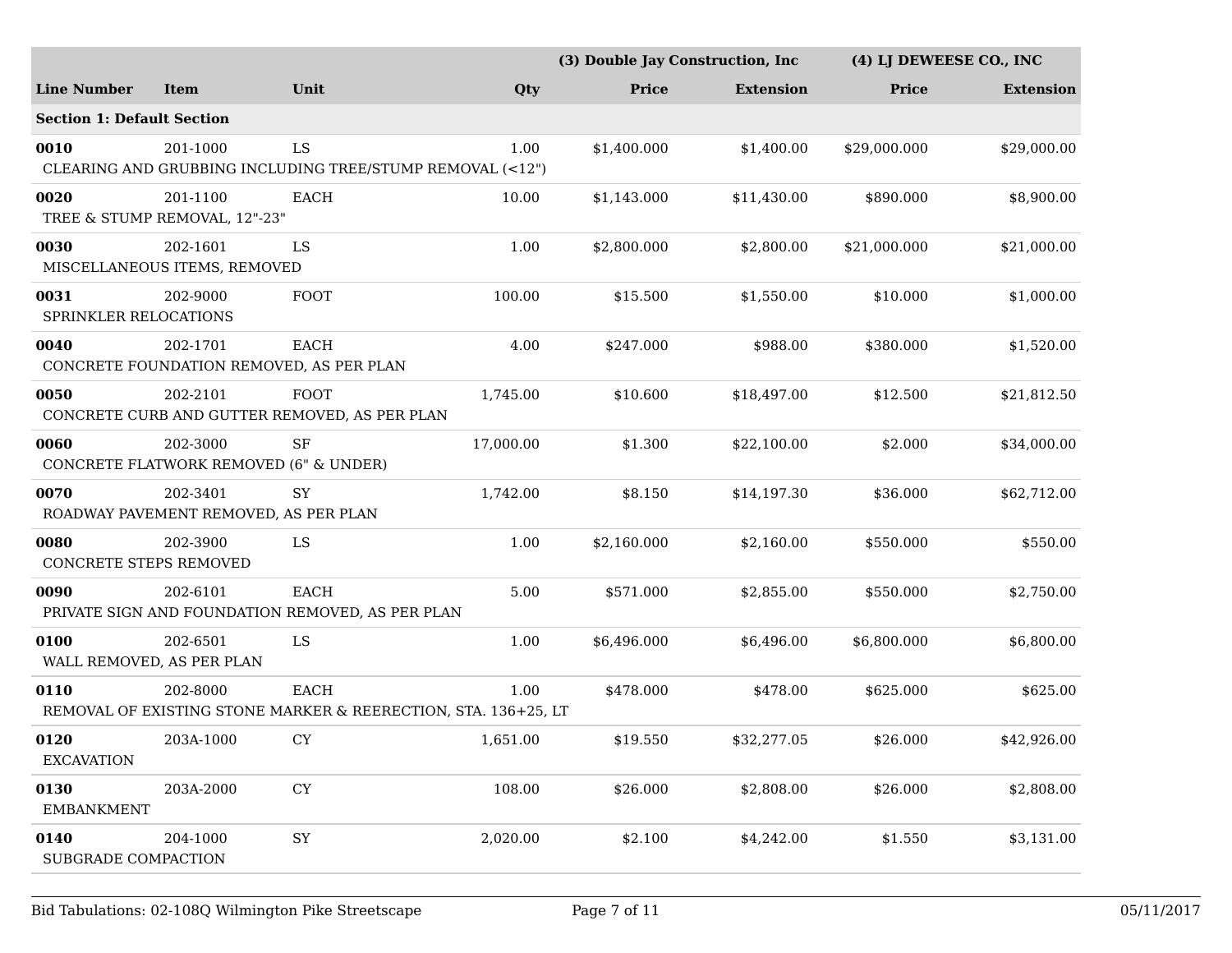|                                      |                                                      |                                                                                            |           | (3) Double Jay Construction, Inc |                  |              | (4) LJ DEWEESE CO., INC |  |
|--------------------------------------|------------------------------------------------------|--------------------------------------------------------------------------------------------|-----------|----------------------------------|------------------|--------------|-------------------------|--|
| <b>Line Number</b>                   | <b>Item</b>                                          | Unit                                                                                       | Qty       | Price                            | <b>Extension</b> | <b>Price</b> | <b>Extension</b>        |  |
| 0150<br><b>AGGREGATE BASE</b>        | 304-1000                                             | <b>TON</b>                                                                                 | 730.00    | \$29.300                         | \$21,389.00      | \$32.000     | \$23,360.00             |  |
| 0160                                 | 404-4001                                             | SF<br>404LVT, ASPHALT CONCRETE SURFACE COURSE, PG 58-28 (448) (3"), DRIVEWAYS, AS PER PLAN | 12,221.00 | \$3.950                          | \$48,272.95      | \$3.500      | \$42,773.50             |  |
| 0170                                 | 517-0031<br>DECORATIVE RAIL, AS PER PLAN             | FOOT                                                                                       | 60.00     | \$189.000                        | \$11,340.00      | \$180.000    | \$10,800.00             |  |
| 0180                                 | 605B-1020<br>2" DRAIN TILE, SCHEDULE 40 PVC          | FOOT                                                                                       | 23.00     | \$27.350                         | \$629.05         | \$28.000     | \$644.00                |  |
| 0190                                 | 605B-1040<br>4" DRAIN TILE, SCHEDULE 40 PVC          | <b>FOOT</b>                                                                                | 228.00    | \$22.400                         | \$5,107.20       | \$29.000     | \$6,612.00              |  |
| 0200<br>4" CONCRETE SIDEWALK         | 608A-1000                                            | $\rm{SF}$                                                                                  | 23,700.00 | \$4.600                          | \$109,020.00     | \$4.250      | \$100,725.00            |  |
| 0210                                 | 608A-1071                                            | <b>SF</b><br>CONCRETE SIDEWALK, VARIABLE DEPTH, AS PER PLAN                                | 535.00    | \$10.750                         | \$5,751.25       | \$9.250      | \$4,948.75              |  |
| 0220                                 | 608A-2001<br>6" CONCRETE SIDEWALK, AS PER PLAN       | $\rm{SF}$                                                                                  | 4,411.00  | \$6.250                          | \$27,568.75      | \$6.500      | \$28,671.50             |  |
| 0230<br><b>6" CONCRETE CURB RAMP</b> | 608A-3000                                            | $\rm{SF}$                                                                                  | 1,695.00  | \$11.100                         | \$18,814.50      | \$6.250      | \$10,593.75             |  |
| 0240                                 | 608A-3083<br>DETECTABLE WARNING, AS PER PLAN         | $\rm{SF}$                                                                                  | 325.00    | \$33.600                         | \$10,920.00      | \$32.000     | \$10,400.00             |  |
| 0250                                 | 608A-2061<br>6" CONCRETE DRIVE APPROACH, AS PER PLAN | <b>SF</b>                                                                                  | 3,227.00  | \$8.350                          | \$26,945.45      | \$6.500      | \$20,975.50             |  |
| 0251<br>CONCRETE STEPS, TYPE A       | 608A-6000                                            | FOOT                                                                                       | 6.40      | \$245.000                        | \$1,568.00       | \$165.000    | \$1,056.00              |  |
| 0260                                 | 609-1054<br>CONCRETE CURB AND GUTTER, AS PER PLAN    | <b>FOOT</b>                                                                                | 1,721.00  | \$28.650                         | \$49,306.65      | \$30.000     | \$51,630.00             |  |
| 0270                                 | 609-1300<br>ODOT TYPE 6 CONCRETE CURB                | <b>FOOT</b>                                                                                | 245.00    | \$33.200                         | \$8,134.00       | \$24.000     | \$5,880.00              |  |
| 0280                                 | 609-5000                                             | FOOT<br>CONCRETE CURB, 2' WIDE X 4" HIGH, AS PER PLAN                                      | 320.00    | \$33.000                         | \$10,560.00      | \$24.000     | \$7,680.00              |  |
| 0290<br>CATCH BASIN, TYPE 2-2B       | 611-1000                                             | EACH                                                                                       | 3.00      | \$1,480.000                      | \$4,440.00       | \$1,650.000  | \$4,950.00              |  |

Bid Tabulations: 02-108Q Wilmington Pike Streetscape Page 8 of 11 05/11/2017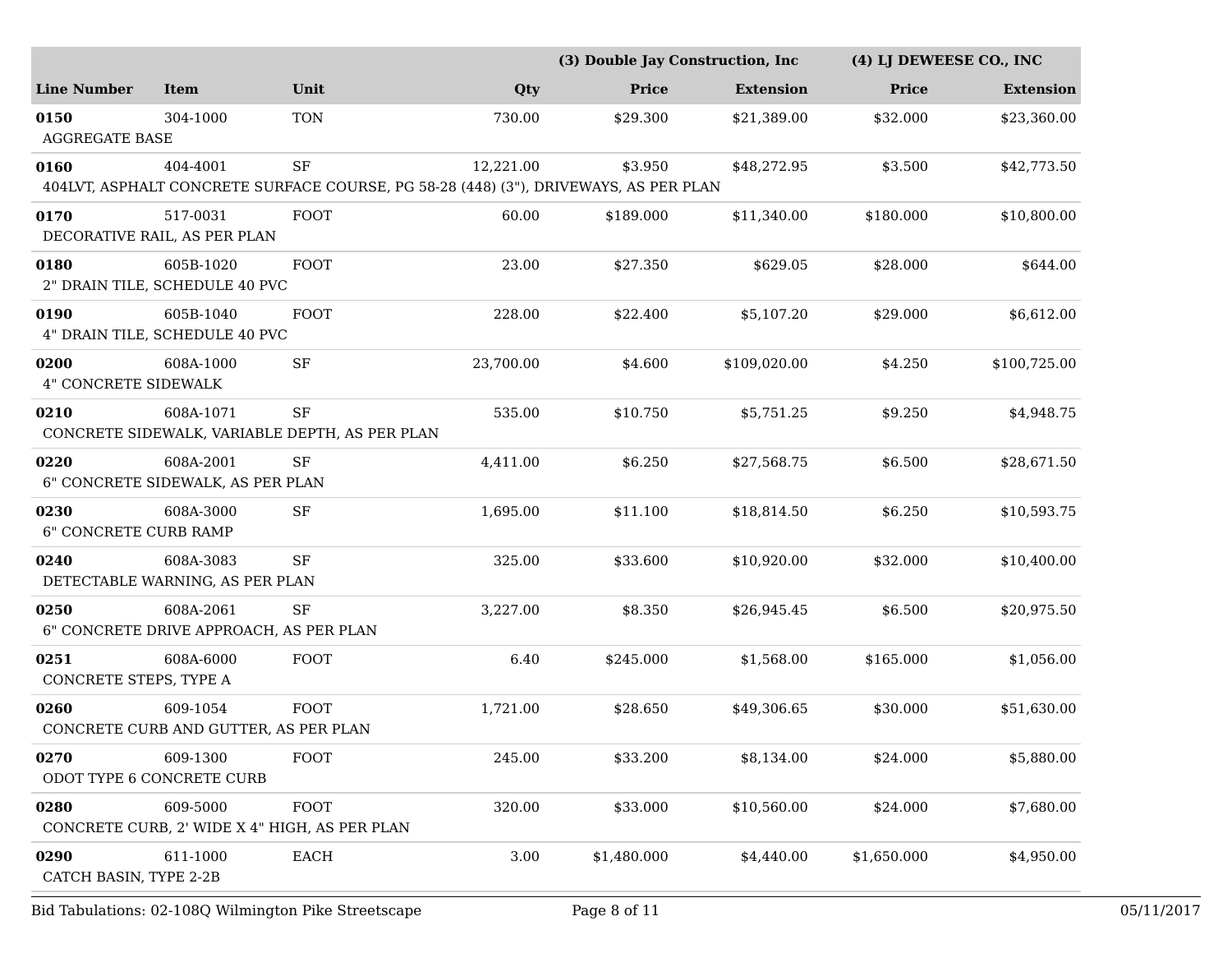|                                            |                                              |                                                                  |           | (3) Double Jay Construction, Inc |                  | (4) LJ DEWEESE CO., INC |                  |  |
|--------------------------------------------|----------------------------------------------|------------------------------------------------------------------|-----------|----------------------------------|------------------|-------------------------|------------------|--|
| <b>Line Number</b>                         | <b>Item</b>                                  | Unit                                                             | Qty       | <b>Price</b>                     | <b>Extension</b> | <b>Price</b>            | <b>Extension</b> |  |
| 0300<br>CATCH BASIN, TYPE 2-3, AS PER PLAN | 611-1061                                     | EACH                                                             | 1.00      | \$2,757.000                      | \$2,757.00       | \$2,350.000             | \$2,350.00       |  |
| 0310                                       | 611-4110                                     | <b>FOOT</b><br>10" CONDUIT, ADS N-12 OR APPROVED EQUAL           | 86.00     | \$58.550                         | \$5,035.30       | \$75.000                | \$6,450.00       |  |
| 0320<br>MAINTAINING TRAFFIC, AS PER PLAN   | 614-1001                                     | LS                                                               | 1.00      | \$70,345.350                     | \$70,345.35      | \$55,000.000            | \$55,000.00      |  |
| 0330                                       | 623-2010                                     | EACH<br>MONUMENT ASSEMBLY, TYPE C, AS PER PLAN                   | 1.00      | \$1,204.000                      | \$1,204.00       | \$900.000               | \$900.00         |  |
| 0340                                       | 625-0070<br>CONNECTION, FUSED PULL APART     | EACH                                                             | 90.00     | \$101.000                        | \$9,090.00       | \$90.000                | \$8,100.00       |  |
| 0350<br>CONNECTION, UNFUSED PULL APART     | 625-0080                                     | EACH                                                             | 30.00     | \$90.000                         | \$2,700.00       | \$80.000                | \$2,400.00       |  |
| 0360                                       | 625-1001                                     | EACH<br>LIGHT POLE, CONVENTIONAL, AT15B40, AS PER PLAN           | 27.00     | \$2,800.000                      | \$75,600.00      | \$2,750.000             | \$74,250.00      |  |
| 0361                                       | 625-1002                                     | <b>EACH</b><br>LIGHT POLE CONVENTIONAL, AT25B40, AS PER PLAN     | 3.00      | \$3,540.000                      | \$10,620.00      | \$3.500.000             | \$10,500.00      |  |
| 0370                                       | 625-1401                                     | <b>EACH</b><br>LIGHT POLE FOUNDATION, 24" x 8' DEEP, AS PER PLAN | 30.00     | \$1,456.000                      | \$43,680.00      | \$1,500.000             | \$45,000.00      |  |
| 0380                                       | 625-2020                                     | FT<br>DISTRIBUTION CABLE, NO 2 AWG 2400 VOLT                     | 142.00    | \$3.350                          | \$475.70         | \$3.000                 | \$426.00         |  |
| 0390                                       | 625-2069                                     | FT<br>DISTRIBUTION CABLE, NO 4 AWG 2400 VOLT                     | 12,477.00 | \$2.150                          | \$26,825.55      | \$1.900                 | \$23,706.30      |  |
| 0400                                       | 625-2040                                     | FT<br>DISTRIBUTION CABLE, NO 10 AWG 600 VOLT                     | 8,318.00  | \$1.000                          | \$8,318.00       | \$0.900                 | \$7,486.20       |  |
| 0410                                       | 625-2042<br>NO 10 AWG POLE AND BRACKET CABLE | FT                                                               | 3,900.00  | \$0.900                          | \$3,510.00       | \$0.800                 | \$3,120.00       |  |
| 0420                                       | 625-2058<br>NO 12 AWG POLE AND BRACKET CABLE | <b>FT</b>                                                        | 2,070.00  | \$0.800                          | \$1,656.00       | \$0.700                 | \$1,449.00       |  |
| 0430                                       | 625-3011<br>CONDUIT, 2", 725.04, AS PER PLAN | FT                                                               | 3,435.00  | \$14.600                         | \$50,151.00      | \$13.000                | \$44,655.00      |  |
| 0440                                       | 625-3012                                     | FT<br>CONDUIT, JACKED OR DRILLED, 725.04, 2" AS PER PLAN         | 437.00    | \$33.600                         | \$14,683.20      | \$30.000                | \$13,110.00      |  |
|                                            |                                              | Bid Tabulations: 02-108Q Wilmington Pike Streetscape             |           | Page 9 of 11                     |                  |                         |                  |  |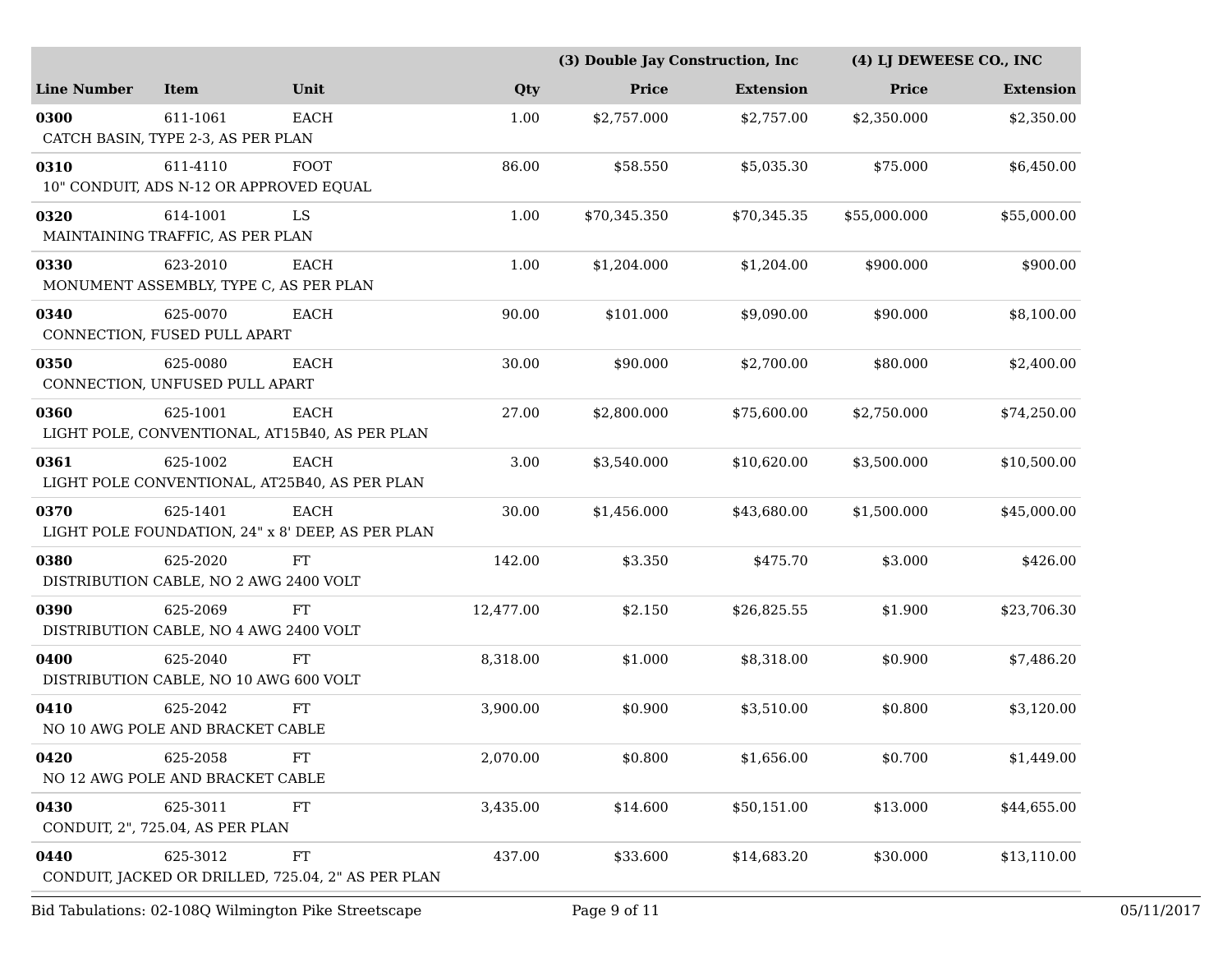|                                  |                                                    |             |                                                                            | (3) Double Jay Construction, Inc |                  | (4) LI DEWEESE CO., INC |                  |
|----------------------------------|----------------------------------------------------|-------------|----------------------------------------------------------------------------|----------------------------------|------------------|-------------------------|------------------|
| <b>Line Number</b>               | <b>Item</b>                                        | Unit        | Qty                                                                        | Price                            | <b>Extension</b> | Price                   | <b>Extension</b> |
| 0450                             | 625-6401                                           | <b>EACH</b> | 29.00<br>LUMINAIRE, CONVENTIONAL, 240V, 400W, HPS, TYPE III, AS PER PLAN   | \$719.000                        | \$20,851.00      | \$675.000               | \$19,575.00      |
| 0460                             | 625-6001                                           | EACH        | 1.00<br>LUMINAIRE, CONVENTIONAL, HPS, 400W, 240 VOLT, TYPE II, AS PER PLAN | \$941.000                        | \$941.00         | \$900.000               | \$900.00         |
| 0470<br><b>GLARE SHIELD</b>      | 625-8200                                           | EACH        | 1.00                                                                       | \$134.000                        | \$134.00         | \$120.000               | \$120.00         |
| 0480<br><b>TRENCH</b>            | 625-4000                                           | FOOT        | 3,445.00                                                                   | \$8.400                          | \$28,938.00      | \$7.500                 | \$25,837.50      |
| 0490                             | 625-5182<br>PULL BOX, 725.08, 18", AS PER PLAN     | EACH        | 4.00                                                                       | \$538.000                        | \$2,152.00       | \$480.000               | \$1,920.00       |
| 0500                             | 625-5242<br>PULL BOX, 725.08, 24" AS PER PLAN      | <b>EACH</b> | 2.00                                                                       | \$1,232.000                      | \$2,464.00       | \$1,100.000             | \$2,200.00       |
| 0510<br>PULL BOX REMOVED         | 625-5800                                           | <b>EACH</b> | 2.00                                                                       | \$168.000                        | \$336.00         | \$150.000               | \$300.00         |
| 0520<br>PULLBOX, ADJUST TO GRADE | 625-5910                                           | EACH        | 1.00                                                                       | \$392.000                        | \$392.00         | \$350.000               | \$350.00         |
| 0530<br><b>GROUND ROD</b>        | 625-7000                                           | EACH        | 31.00                                                                      | \$135.000                        | \$4,185.00       | \$125.000               | \$3,875.00       |
| 0540                             | 625-8001<br>POWER SERVICE, AS PER PLAN             | <b>EACH</b> | 1.00                                                                       | \$2,688.000                      | \$2,688.00       | \$2,500.000             | \$2,500.00       |
| 0550                             | 625-8100<br>CONTROL CENTER CABINET, COMPLETE       | EACH        | 1.00                                                                       | \$6,720.000                      | \$6,720.00       | \$6,500.000             | \$6,500.00       |
| 0560<br>PLASTIC CAUTION TAPE     | 625-7300                                           | FOOT        | 3,445.00                                                                   | \$0.300                          | \$1,033.50       | \$0.250                 | \$861.25         |
| 0570<br><b>HIGH VOLTAGE TEST</b> | 625-8900                                           | LS          | 1.00                                                                       | \$2,240.000                      | \$2,240.00       | \$2,250.000             | \$2,250.00       |
| 0580                             | 644-1210<br>LANE LINE, 4", PARKING STALL           | FOOT        | 225.00                                                                     | \$6.350                          | \$1,428.75       | \$6.000                 | \$1,350.00       |
| 0590<br><b>LANE ARROW</b>        | 644-3000                                           | EACH        | 5.00                                                                       | \$84.000                         | \$420.00         | \$100.000               | \$500.00         |
| 0600                             | 653-0300<br>TOPSOIL FURNISHED AND PLACED, 4" DEPTH | <b>TON</b>  | 290.00                                                                     | \$50.400                         | \$14,616.00      | \$55.000                | \$15,950.00      |

Bid Tabulations: 02-108Q Wilmington Pike Streetscape Page 10 of 11 05/11/2017